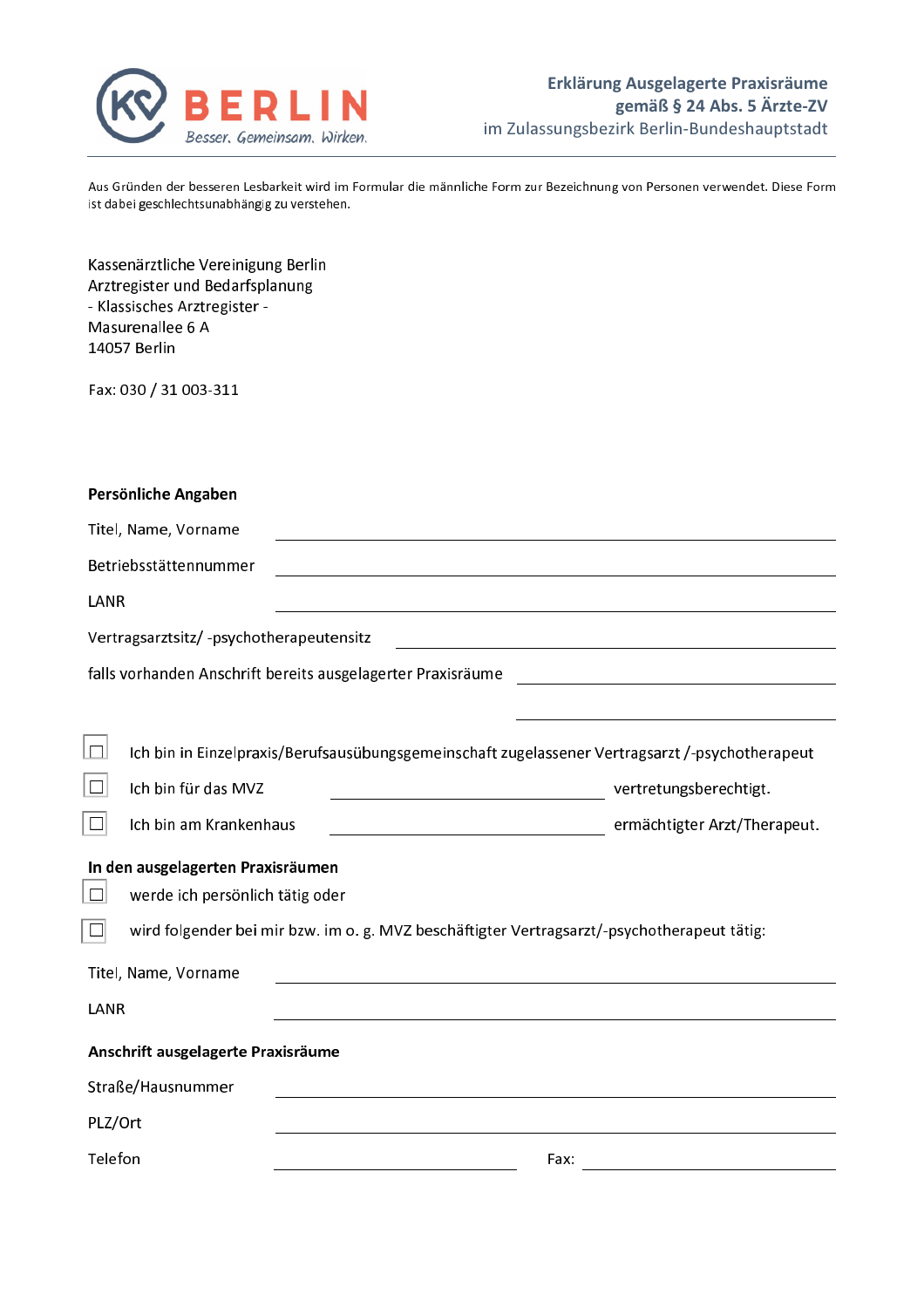

Folgende Leistungen sollen ab dem in den ausgelagerten Praxisräumen durchgeführt werden:

Bitte benennen Sie jede Leistung genau und geben Sie zur eindeutigen Identifizierung der jeweiligen Leistung die entsprechenden Gebührenordnungspositionen (GOP) an. (ggf. gesondertes Blatt beilegen)

genehmigungspflichtige Leistungen

| <b>GOP</b> | Leistung |
|------------|----------|
|            |          |
|            |          |
|            |          |
|            |          |
|            |          |
|            |          |
|            |          |
|            |          |
|            |          |

| nicht genehmigungspflichtige Leistungen |          |
|-----------------------------------------|----------|
| <b>GOP</b>                              | Leistung |
|                                         |          |
|                                         |          |
|                                         |          |
|                                         |          |
|                                         |          |
|                                         |          |
|                                         |          |
|                                         |          |
|                                         |          |
|                                         |          |